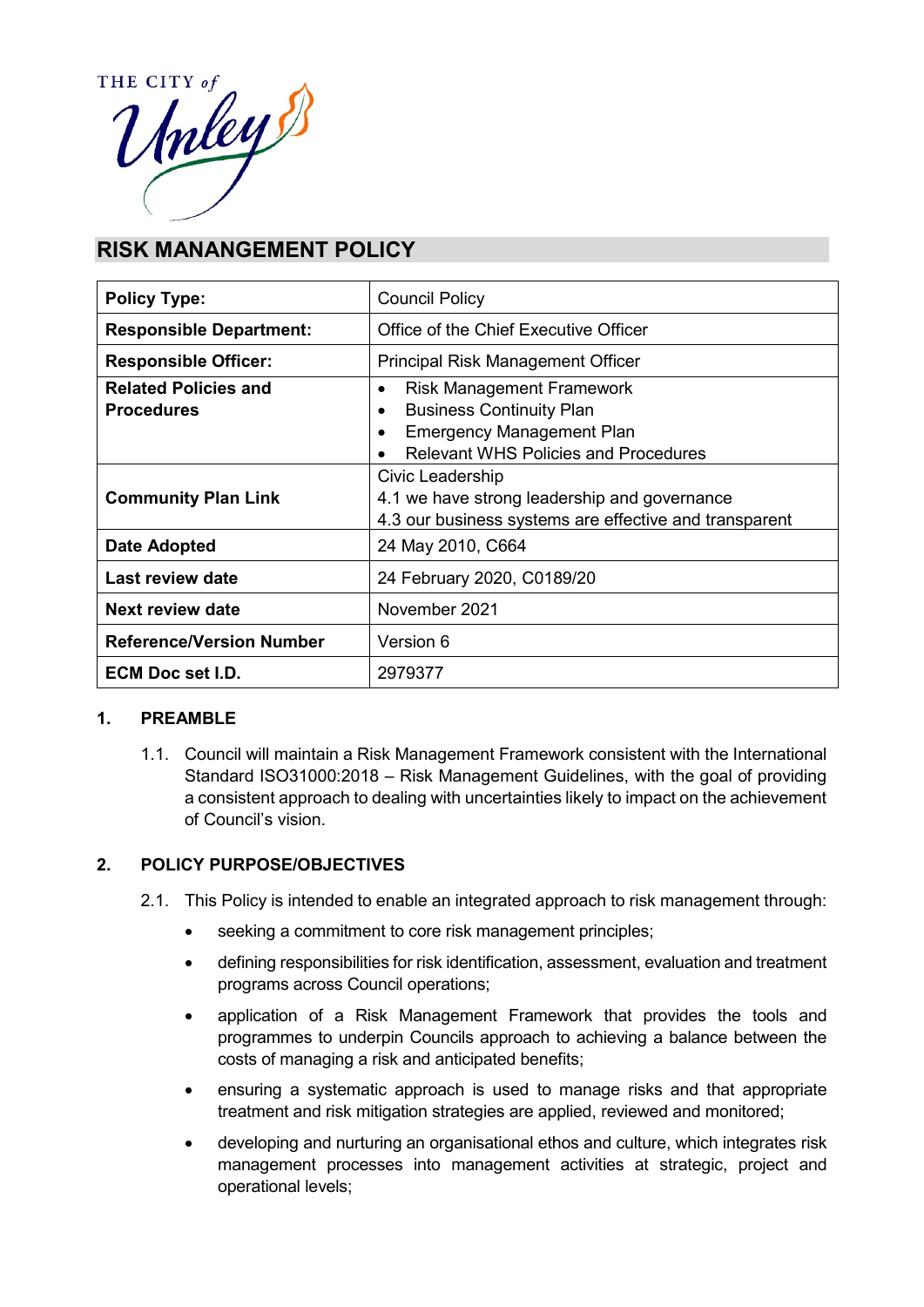• achieving Council's goals, objectives, targets and community expectations within an acceptable (tolerable) level of risk.

## **3. DEFINITIONS**

**Consequences:** Outcome of an event affecting objectives.

**Control:** Measure that modifies a risk.

**Event:** Occurrence of a particular set of circumstances.

**Risk:** Effect of uncertainty on objectives; an effect is a deviation from the expected. It can be positive, negative or both and can address, create or result in opportunities and threats.

**Risk Appetite:** Amount and type of risk that Council is willing to pursue or retain. The City of Unley's risk appetite statement is outlined within the Risk Management Framework.

**Risk Assessment:** An overall process of risk identification, risk analysis and risk evaluation.

**Risk Management:** Coordinated activities to direct and control an organisation with regard to risk.

**Risk Management Framework:** Set of components that provide the foundations and organisational arrangements for designing, implementing, monitoring, reviewing and continually improving risk management.

**Risk Register:** Register of all identified risks, their consequences, likelihood, rating and treatments.

**Risk Tolerance:** Council's readiness to bear the risk after risk treatment in order to achieve objectives.

**Risk Treatment:** a process of selecting and implementing additional controls/measures to further mitigate the risk - treatment can involve:

- Avoiding the risk by deciding not to start or continue with activity that gives rise to the risk
- Taking or increase risk in order to pursue an opportunity
- Removing the risk source
- Changing the likelihood by implementing additional controls

## **4. ROLES AND RESPONSIBILITIES**

- 4.1. **Council**
	- Endorse Council's Risk Management Policy.
	- Ensure that risks are adequately considered when setting Council strategies and objectives.
	- Understand the risks facing Council in pursuit of its objectives.
	- Apply risk management principles to the decision-making process.

#### 4.2. **Audit Committee**

• Review and recommend the endorsement of the Risk Management Policy.

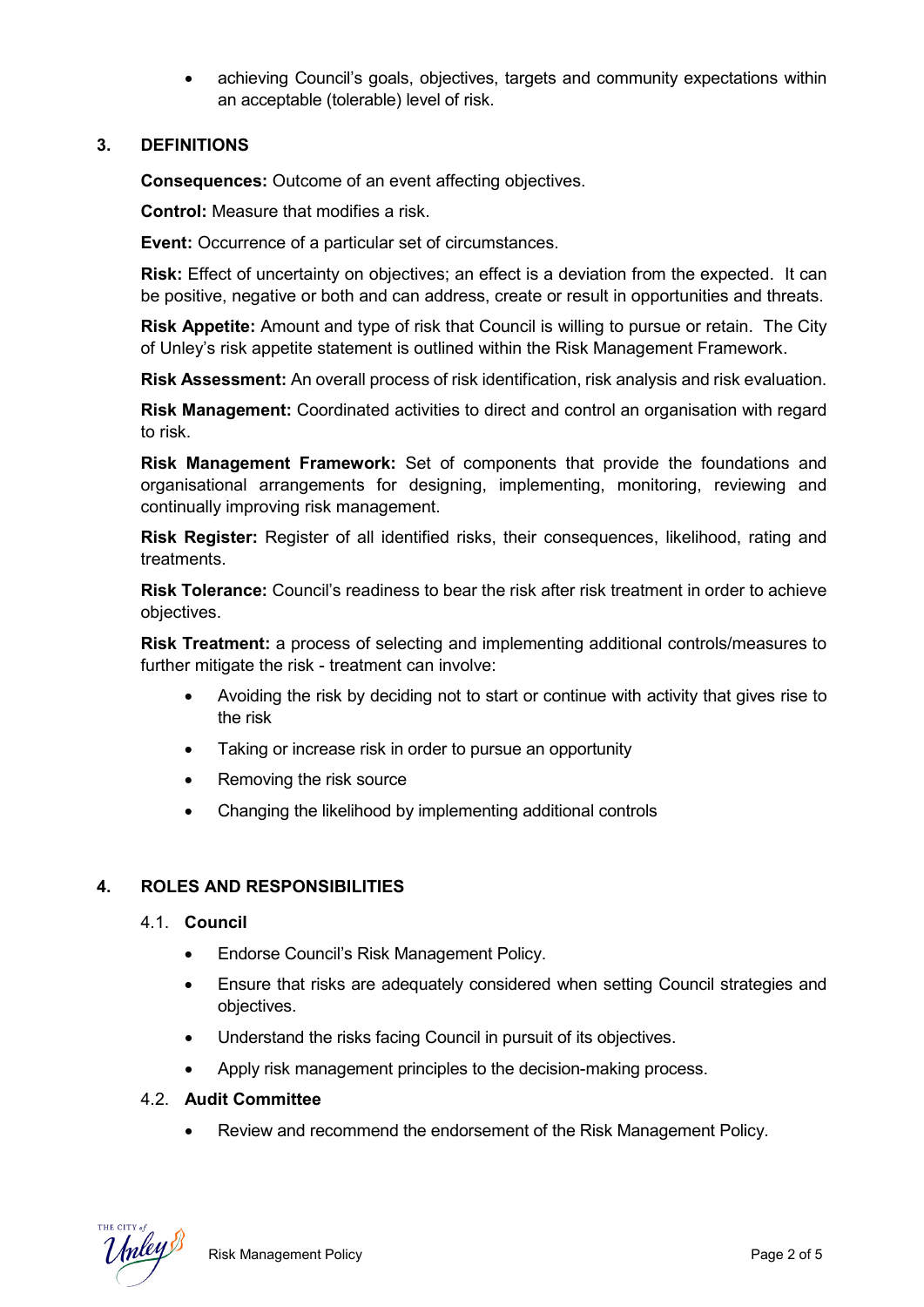- Ensure the risk management framework assigns authority, responsibility and accountability at appropriate levels within the organisation, is implemented and delivers a consistent approach to risk management.
- Review reports from management and auditors and monitor the implementation of effective enterprise risk and opportunity management though controls.
- Provide independent assurance regarding risk management processes.

# 4.3. **Chief Executive Officer**

- Ensure an effective risk management process is established, implemented and maintained and deliver a consistent approach to risk management.
- Promote a strong risk management culture by providing firm and visible support for risk management including ensuring appropriate delegations for the management of risk.
- Ensure that appropriate resources are allocated to managing risk.
- Ensure Managers have the necessary knowledge and skills to effectively fulfil their risk management responsibilities and are accountable for risks arising from the activities of their business areas.
- Regularly review Council's strategic and operational risks.

# 4.4. **Executive Management Team**

- Promote and support a proactive risk culture and the application of the Risk Management Policy and Framework.
- Monitor Council's overall risk profile and mitigation strategies ensuring that Risk Management is embedded into all critical functions and activities.
- Regularly review risks at all levels and ensure risk treatments are actioned.
- Include any risk treatments into business plans.

## 4.5. **Business Unit Leaders / Managers**

- Implement the Risk Management Policy and Framework within their respective areas of responsibility.
- Undertake the risk management process as per the requirements of the Policy and Framework.
- Record all operational risk information within Council's Risk Register.
- Empower staff to actively manage risk.

## 4.6. **Principal Risk Management Officer**

- Provide guidance and assistance to all staff in relation to the application of this framework and reporting within the Risk Register.
- Ensure relevant risk information is reported and escalated to the Executive Management Team or Audit Committee, or cascaded to staff, as relevant.
- Maintain the Risk Management Policy and Framework to ensure its currency and accuracy.
- Manage the Risk Register and timeframes as required.

# 4.7. **Project Managers / Coordinators**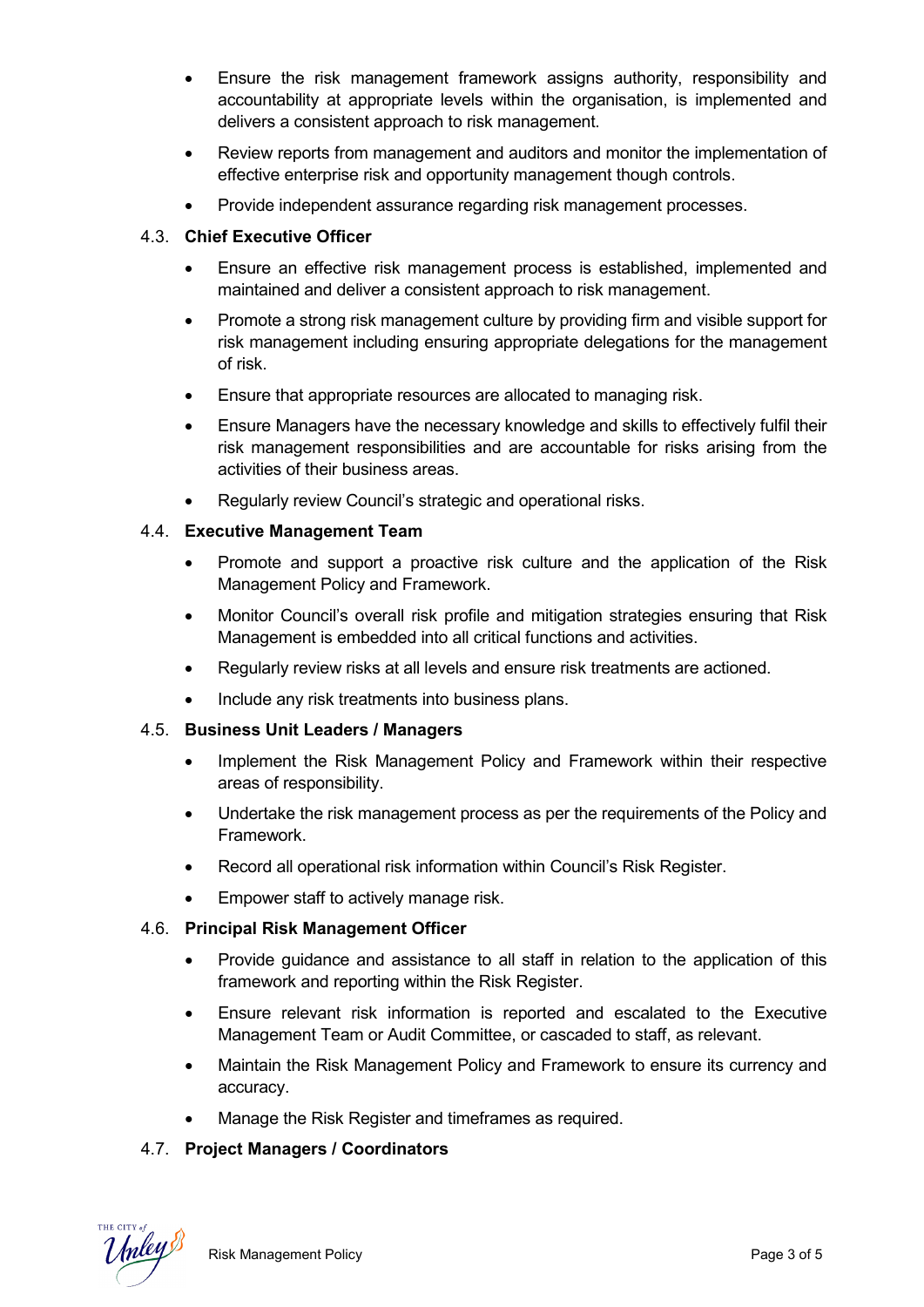• Implement risk management processes, including recognising, reporting and responding to new, changing and anticipated risks.

## 4.8. **Employees, Volunteers and Contractors**

Identify, evaluate, report and manage risks in their daily activities and projects.

#### **5. POLICY STATEMENT**

- 5.1. Council is committed to developing, applying and maintaining governance and risk management principles to ensure that any impacts to the achievement of strategic and business objectives are considered and analysed.
- 5.2. Council will adopt and implement a systematic approach to identifying, assessing, evaluating and treating (mitigating) risks. The risk management program involves identifying opportunities to ensure Council achieves its strategic goals whilst recording and managing its operational risks.
- 5.3. Management will lead, actively participate in and have complete oversight of all aspects of risk management within their areas of responsibility.
- 5.4. The risk register(s) will be periodically reviewed in accordance with set timeframes identified within the Risk Management Framework.

## **6. POLICY DELEGATIONS**

Nil applicable

#### **7. LEGISLATION**

- Section 125 of the *Local Government Act 1999* specifies that a Council must ensure that appropriate policies, practices and procedures of internal control are implemented and maintained in order to assist the Council to carry out its activities in an efficient manner to achieve its objectives.
- Section 132A of the *Local Government Act 1999* requires Council to ensure that appropriate policies, practices and procedures are implemented and maintained in order to ensure compliance with statutory requirements and achieve and maintain standards of good public administration.
- Section 134(4)(b) of the *Local Government Act 1999* requires Council to adopt risk management policies, controls and systems.
- Relevant *Work Health and Safety Act 2012, Regulations*, and approved Codes of Practice.

## **8. AVAILABILITY OF POLICY**

8.1. The Policy is available for public inspection during normal office hours at:

The Civic Centre,

181 Unley Road, Unley SA 5061.

A copy may be purchased for a fee as determined annually by Council.

It is also available for viewing, download and printing free of charge from the Council's website www.unley.sa.gov.au.

#### **9. DOCUMENT HISTORY**

| <b>Date</b> | <b>Ref/Version No.</b>        | Comment |
|-------------|-------------------------------|---------|
| 04/05/2010  | Audit & Governance Comm 45/10 |         |